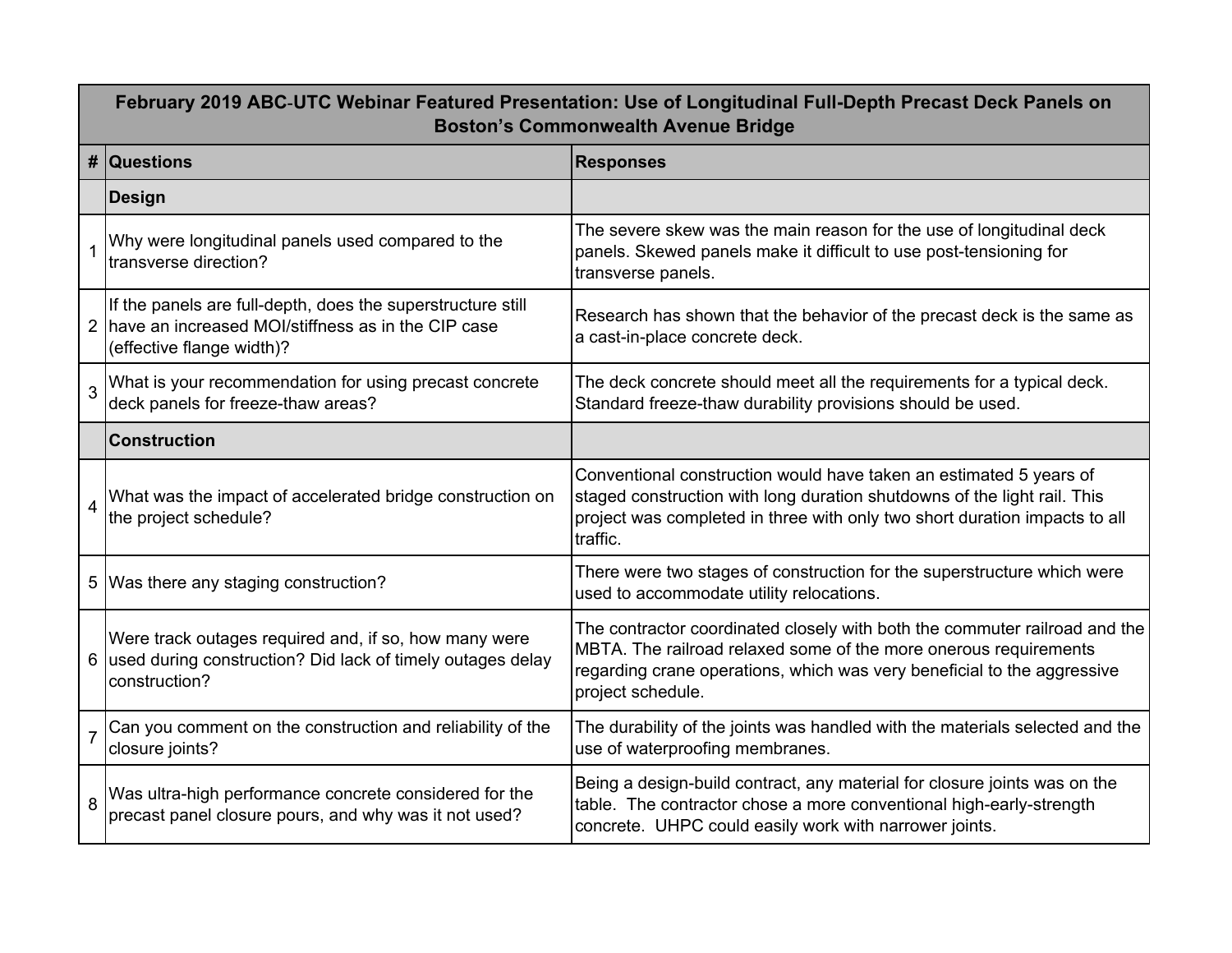| 9  | What concrete strength was used in the longitudinal full-<br>depth precast deck panels?                                                            | MassDOT required that their typical high performance concrete be used for<br>precast deck panels. The design strength is 4 ksi.                                                                                                                                                                                                               |
|----|----------------------------------------------------------------------------------------------------------------------------------------------------|-----------------------------------------------------------------------------------------------------------------------------------------------------------------------------------------------------------------------------------------------------------------------------------------------------------------------------------------------|
|    | How did you transport the panels, and how did you manage<br>10 the construction sequence and loading of such a large<br>bridge?                    | The MassDOT Bridge Manual includes provisions for handling calculations<br>that follow the PCI Design Manual. This is also included in the 2018<br>AASHTO LRFD Guide Specifications for ABC. The Commonwealth<br>Avenue Bridge was specifically designed with simple spans and link slabs,<br>which allowed for any sequence of construction. |
|    | Can you comment on the difficulty and procedures involved<br>in leveling the full-depth panels?                                                    | Leveling of the panels is normally not an issue. The design of leveling<br>devices is typically left to the contractor (means and methods). A variety of<br>methods have been successfully used throughout the country.                                                                                                                       |
|    | Discuss challenges presented by the severe skew and<br>12 differences in camber of adjacent girders when setting the<br>full-depth panels.         | One of the benefits with the use of longitudinal deck panels is that they can<br>easily accommodate large skews, so camber differences between adjacent<br>girders is not an issue.                                                                                                                                                           |
| 13 | Were there any problems aligning the deck panels to the correct deck elevations?                                                                   | There were minor issues at longitudinal joint interface between the<br>Greenline and Westbound structures; however, the wearing surface was<br>able to accommodate this issue.                                                                                                                                                                |
| 14 | Please comment on your success using precast overhangs<br>in conjunction with longitudinal full-depth deck panels.                                 | The fascia panels are similar to conventional precast deck panels. They<br>were run transversely from the first interior girder to the overhang.                                                                                                                                                                                              |
|    | 15 Were the barriers precast?                                                                                                                      | The parapets and sidewalks were cast-in-place due to the large width of<br>the sidewalks.                                                                                                                                                                                                                                                     |
|    | Were panels cast "upside down" so that, when they were<br>16 flipped over and installed, any minor or micro-tension cracks<br>were in compression? | This was not considered.                                                                                                                                                                                                                                                                                                                      |
| 17 | How did the design/construction team deal with fabrication<br>tolerances and fit-up issues in the field?                                           | Longitudinal panels are much more forgiving due to the larger closure<br>joints. Projecting reinforcing was detailed to allow for significant<br>adjustment.                                                                                                                                                                                  |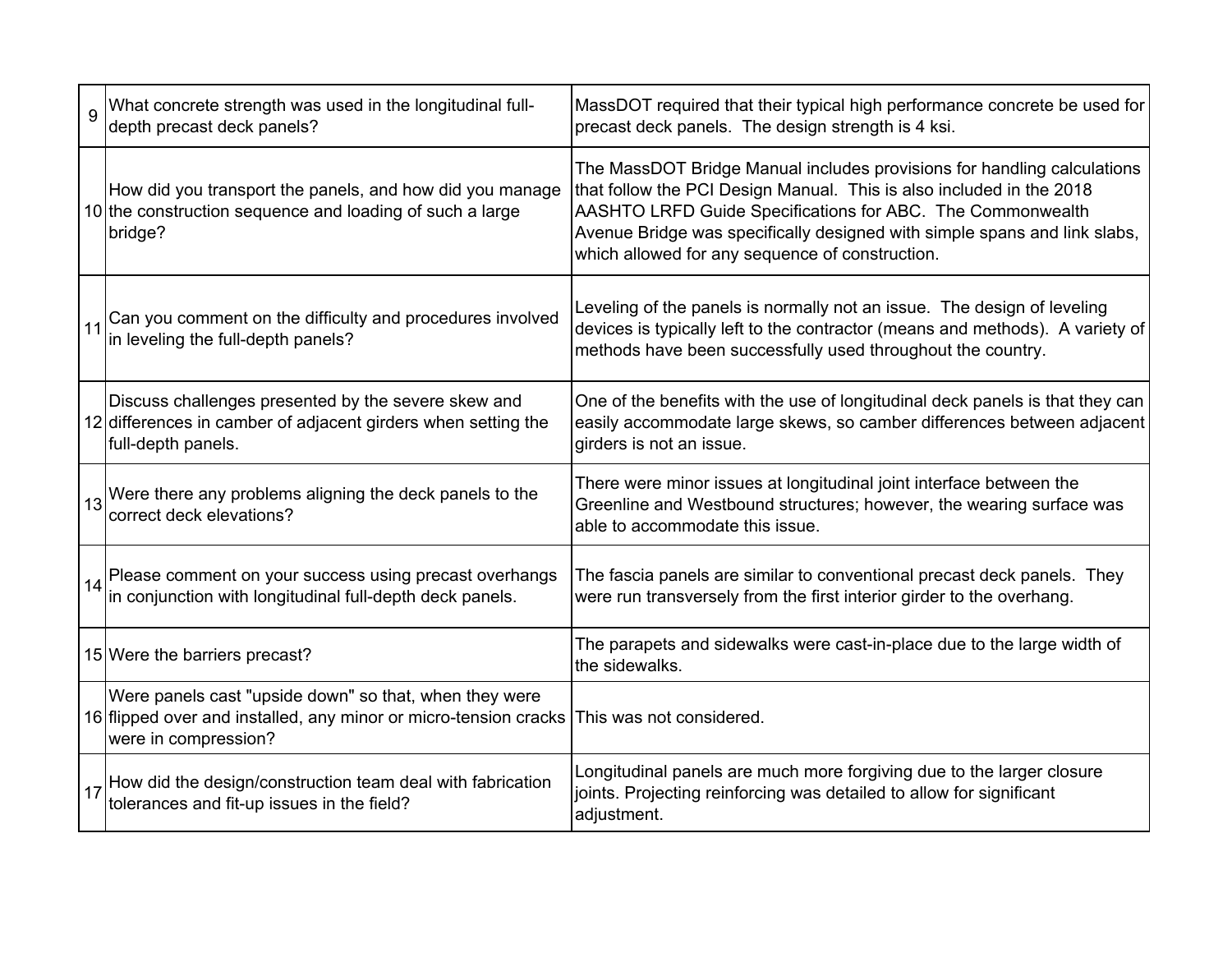|    | <b>Cost</b>                                                                                                                                  |                                                                                                                                                                                                                                                                                                                                                                                                                                                                                                                                                                                                                                       |
|----|----------------------------------------------------------------------------------------------------------------------------------------------|---------------------------------------------------------------------------------------------------------------------------------------------------------------------------------------------------------------------------------------------------------------------------------------------------------------------------------------------------------------------------------------------------------------------------------------------------------------------------------------------------------------------------------------------------------------------------------------------------------------------------------------|
|    | Please comment on the cost comparison between different<br>18 methods of bridge construction (conventional versus<br>different ABC methods). | There is no simple answer on ABC costs. ABC costs are affected by a<br>number of factors including construction speed, need for specialized<br>materials, and site constraints. This site had many constraints, which led to<br>a very high cost. Also, costs in metropolitan Boston are very high due to<br>the site congestion and complexity of delivery of materials. The costs may<br>have been higher if conventional construction was used due to the high<br>cost of managing a complex project over 5 years. The owner understood<br>this at the start of the project and accepted the cost in order to minimize<br>impacts. |
|    | 19 Did you have any claims related to the project?                                                                                           | There are no claims on the project that MassDOT or CME are aware of.                                                                                                                                                                                                                                                                                                                                                                                                                                                                                                                                                                  |
|    | General                                                                                                                                      |                                                                                                                                                                                                                                                                                                                                                                                                                                                                                                                                                                                                                                       |
|    | 20 What would you do differently the next time?                                                                                              | Honestly, nothing. It may not have been possible to build it any other way.                                                                                                                                                                                                                                                                                                                                                                                                                                                                                                                                                           |
|    | <b>Questions during Webinar</b>                                                                                                              |                                                                                                                                                                                                                                                                                                                                                                                                                                                                                                                                                                                                                                       |
| 21 | Were the new girders erected out of plumb due to the skew<br>of the structure?                                                               | Yes. In 2017 the girders were actually erected in pairs for the most part,<br>but they were erected singly in 2018. By using pairs, they were able to set<br>the out-of plumb geometry prior to erection via the cross frames. The<br>girders were erected out of plumb in order to achieve plumbness under full<br>dead load. HDR is one of the leaders in the US regarding highly skewed<br>steel bridge design and erection. They led this design effort for the DB<br>Team.                                                                                                                                                       |
|    | 22 Was the construction 24 hours a day and 7 days a week?                                                                                    | Yes. During the two shutdown periods of 18 and 16 days, construction<br>was 24/7.                                                                                                                                                                                                                                                                                                                                                                                                                                                                                                                                                     |
|    | 23 What was the weight of the largest panel?                                                                                                 | Believe the largest panel approx. weight was 8.5 tons.                                                                                                                                                                                                                                                                                                                                                                                                                                                                                                                                                                                |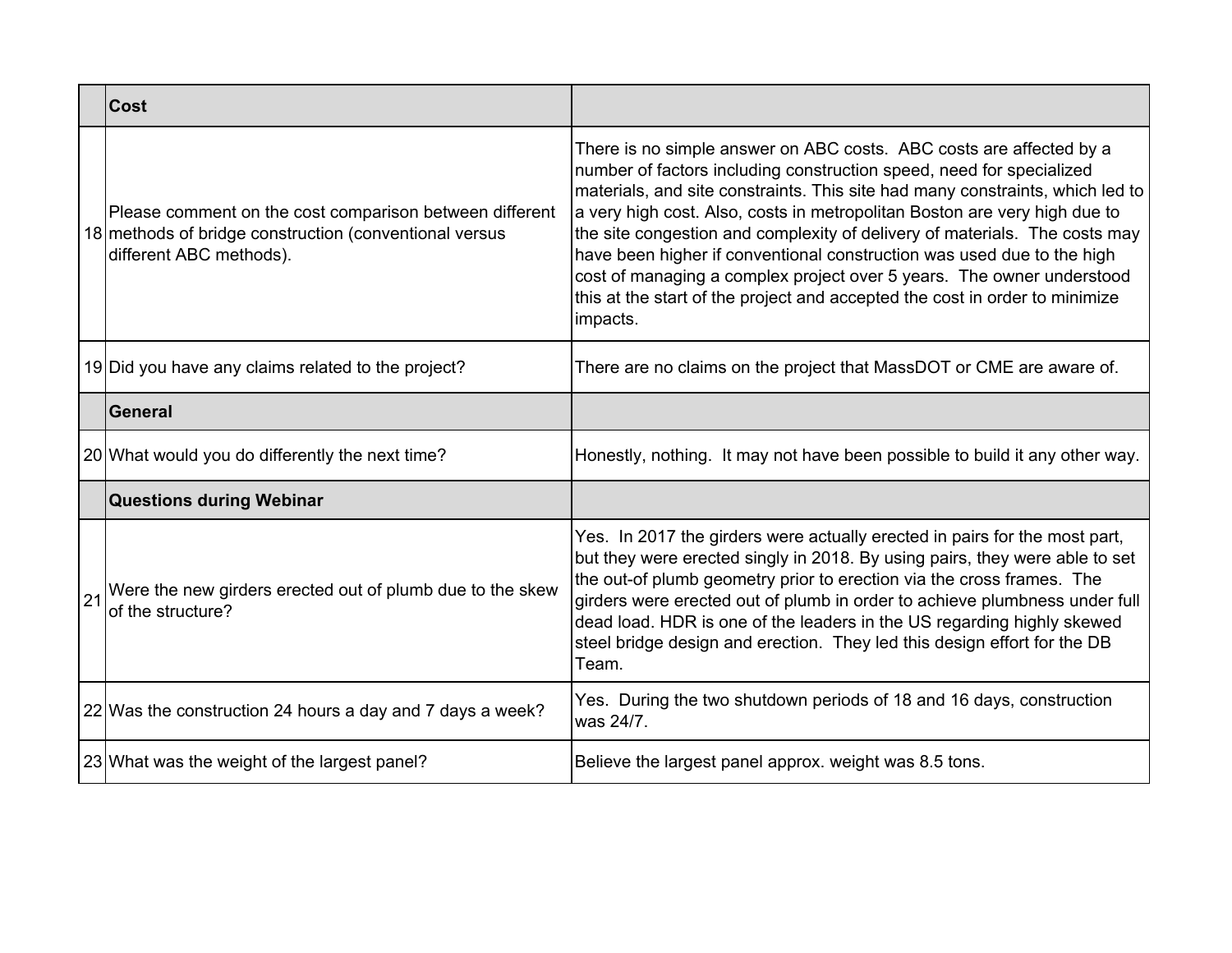| 24 | Was the substructure retrofit in order to use the longitudinal<br>panels?                                        | No, the substructure was rated a 4 prior to the project, so the substructure<br>project needed to be performed regardless of the method of the<br>superstructure replacement. The abutments were converted to semi-<br>integral, which required modifications. The deck panels had no impact on<br>other substructure features.                        |
|----|------------------------------------------------------------------------------------------------------------------|--------------------------------------------------------------------------------------------------------------------------------------------------------------------------------------------------------------------------------------------------------------------------------------------------------------------------------------------------------|
|    | $\left 25\right $ Why did you use loop bars from the precast panels in the<br>closure strips?                    | Being a design-build project, the contractor could have suggested other<br>details. The loop bars allow for shorter splice lengths which worked well<br>within the relatively narrow closure joints.                                                                                                                                                   |
|    | $ 26 $ . What were the maximum panel dimensions used? Any<br>issues with crane picks?                            | Believe the largest typical longitudinal deck panel was $\sim$ 20' x 8'-10" (fascia<br>panel). There may have been larger one-off panels at the BU or Essex<br>Street framing.                                                                                                                                                                         |
| 27 | Slide 52: Did the cost include the foundation work? Do you<br>have an average sq ft cost for the completed deck? | The cost did not include the substructure project. The approximate cost is<br>\$1,500 / square foot for the superstructure. See previous response above<br>regarding the unit cost for this project.                                                                                                                                                   |
| 28 | strength concrete?                                                                                               | The Specifications called for Saturated Surface Dry condition. This project<br>What was the joint preparation prior to casting the high-early-was performed prior to the research regarding exposed aggregate surface<br>conditions. The exposed aggregate surface condition is being incorporated<br>into the next edition of the Mass Bridge Manual. |
|    | 29 What was the bridge deck area (for \$95M)?                                                                    | The deck area was approximately 64,000 square feet, resulting in an<br>approximate cost of \$1,500 / square foot. See previous response above<br>regarding the unit cost for this project.                                                                                                                                                             |
|    | Did the panel placement sequence have to be considered,<br>place decks?                                          | The Commonwealth Avenue bridge was specifically designed with simple<br>30 similar to how a deck pour sequence is considered in cast-in-spans and link slabs (no continuity), which allowed for any sequence of<br>deck panel erection (all positive moment regions).                                                                                  |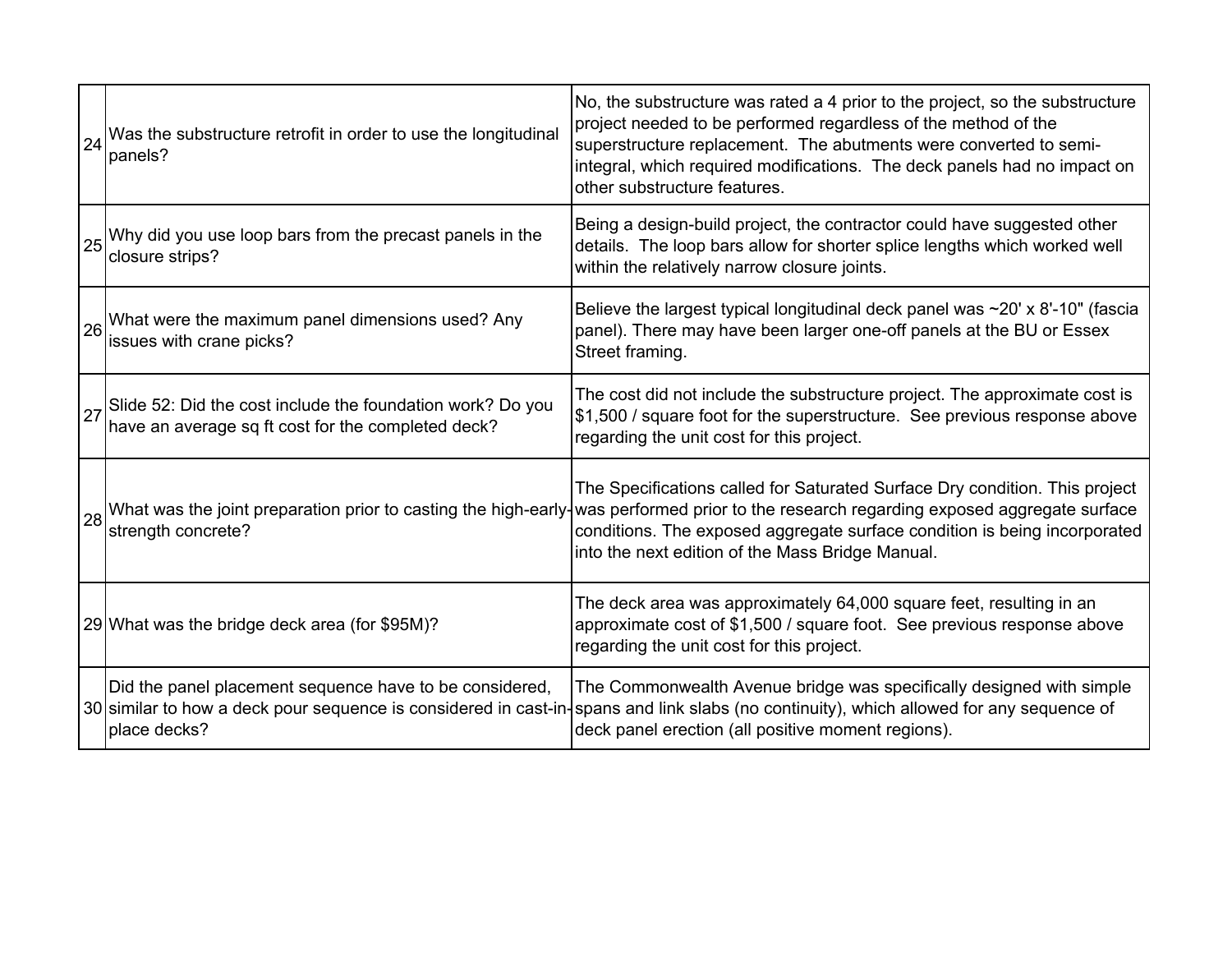| 3 <sup>1</sup> | Is there a concern with locating all closures over the tops of<br>the beams?                                                                      | Research has shown that the behavior of the precast deck with closure<br>pours is the same as a cast-in-place concrete deck. The joint over the<br>girders is designed as a full-moment connection using the same forces as<br>a cast-in-place concrete deck. Additionally, locating all closures over the<br>tops of the beams is one of the advantages for longitudinal deck panels<br>with regards to minimizing formwork efforts.                                                                                                                                                      |
|----------------|---------------------------------------------------------------------------------------------------------------------------------------------------|--------------------------------------------------------------------------------------------------------------------------------------------------------------------------------------------------------------------------------------------------------------------------------------------------------------------------------------------------------------------------------------------------------------------------------------------------------------------------------------------------------------------------------------------------------------------------------------------|
|                | 32 What was the skew angle?                                                                                                                       | The skew angle was 62.5 degrees.                                                                                                                                                                                                                                                                                                                                                                                                                                                                                                                                                           |
|                | 33 What limited the size of the deck panels?                                                                                                      | Crane picks limited the size of some of the deck panels. Given the<br>significant span lengths and skew, some panels were located remotely<br>from feasible crane locations.                                                                                                                                                                                                                                                                                                                                                                                                               |
| 34             | During the substructure project, what type of foundation was<br>used, i.e., the existing one or a new one?                                        | The existing pier footings were reused for the substructure project.                                                                                                                                                                                                                                                                                                                                                                                                                                                                                                                       |
|                | 35 How were the tracks on the bridge deck integrated with the<br>precast panels?                                                                  | A second pour of concrete with blockouts to accommodate the rails was<br>necessary for the Greenline reservation replacement. A high durometer<br>material was then used to set the rails within the rail pockets.                                                                                                                                                                                                                                                                                                                                                                         |
|                | Were life cycle costs considered when deciding to utilize a<br>36 membrane and overlay rather than an exposed concrete<br>deck?                   | MassDOT typically uses a high-quality membrane waterproofing system<br>and asphalt overlay for bridges. There is a long history of good<br>performance of these systems in the Northeast. An exposed concrete deck<br>was not considered.                                                                                                                                                                                                                                                                                                                                                  |
|                | From the picture, it seems there is exposed aggregates or<br>37 shear key on the panels. How did you meet the 1/4-inch<br>amplitude requirements? | Exposed aggregate finish was not specified for this project; however, it will<br>be included in the upcoming Bridge Manual revisions. It is important to<br>note that 1/4-inch amplitude is not required. The goal of exposed<br>aggregate is to improve bond. The 1/4-inch amplitude specification is<br>normally used for horizontal shear transfer between precast girders to CIP<br>decks. Horizontal shear is not an issue with a deck closure joint; therefore,<br>the 1/4-inch amplitude is not required. The 2018 AASHTO LRFD ABC<br>Guide Specification specifically states this. |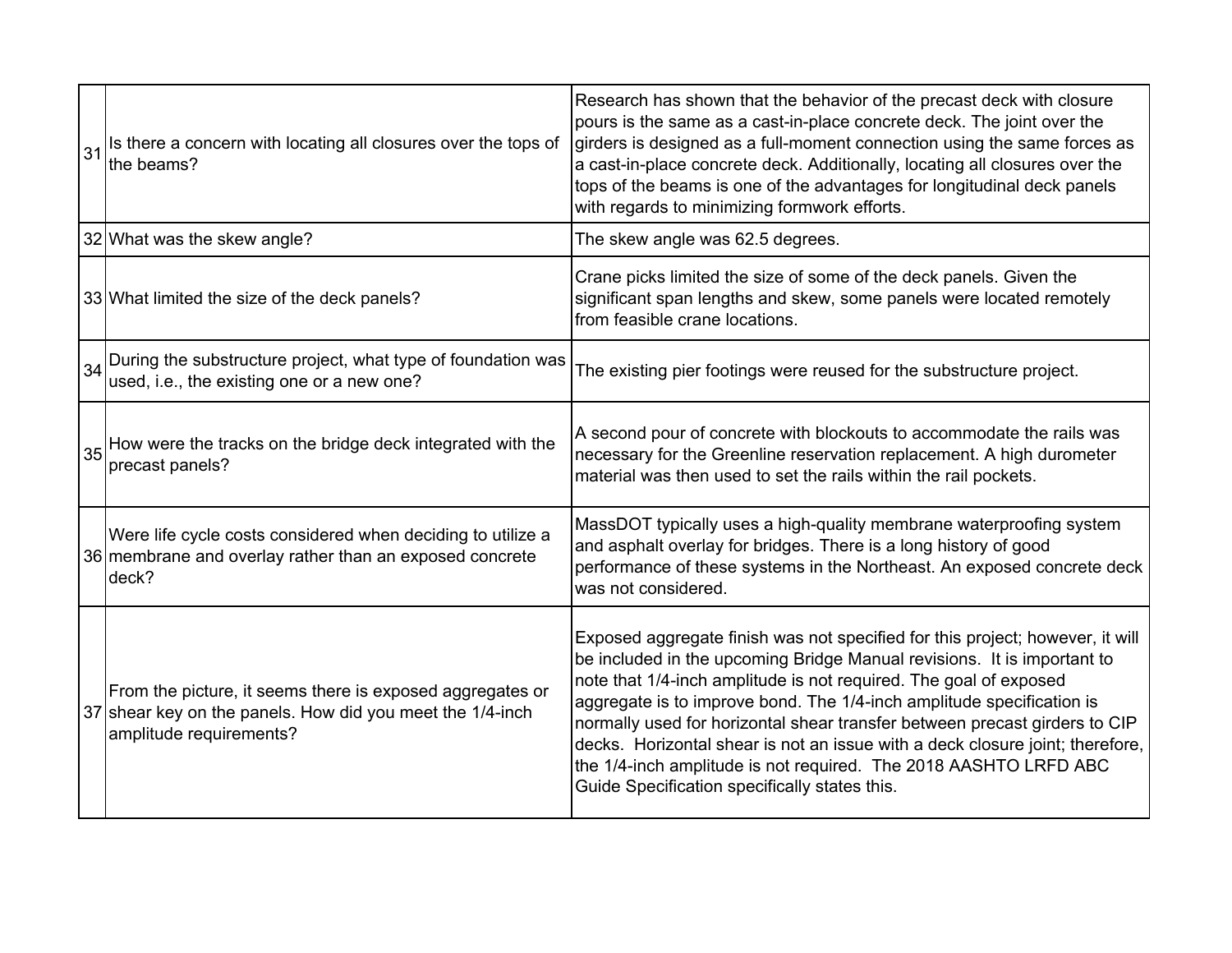| 38 | $ \mathsf{Did}$ diaphragm spacing require adjustments during design<br>due to the location of the precast panel joints?                                                              | No, this was not a consideration. The design of the steel framing was the<br>same as if the deck were CIP concrete. The transverse closure joints were<br>not connected to cross frames below.                                                                                                                                                                                                                                                                                                                                                                                                                                                                                                                                                                                                                                                                                                                                                                                    |
|----|--------------------------------------------------------------------------------------------------------------------------------------------------------------------------------------|-----------------------------------------------------------------------------------------------------------------------------------------------------------------------------------------------------------------------------------------------------------------------------------------------------------------------------------------------------------------------------------------------------------------------------------------------------------------------------------------------------------------------------------------------------------------------------------------------------------------------------------------------------------------------------------------------------------------------------------------------------------------------------------------------------------------------------------------------------------------------------------------------------------------------------------------------------------------------------------|
|    | Was stainless steel considered for the rebar? Stainless steel<br>39 rebar is generally a small percentage of the overall cost,<br>with great benefits for the longevity of the deck. | There is more than one way to provide durability. Stainless steel with a<br>bare concrete deck is one approach, but there are others. MassDOT<br>typically uses epoxy-coated bars combined with high-performance<br>concrete, high-quality waterproofing membranes, and asphalt overlays.<br>This approach has been used effectively for many years in the Northeast<br>and in Europe.                                                                                                                                                                                                                                                                                                                                                                                                                                                                                                                                                                                            |
| 40 | How were the edges of the precast panels prepared for the<br>closure pours, e.g., pre-wetting, sand blasting?                                                                        | The Specifications called for Saturated Surface Dry condition on a formed<br>shear key surface. This project was delivered prior to the research<br>regarding the use of exposed aggregate surface condition. The exposed<br>aggregate surface condition is being incorporated into the next edition of<br>the Mass Bridge Manual.                                                                                                                                                                                                                                                                                                                                                                                                                                                                                                                                                                                                                                                |
| 41 | deck repairs?                                                                                                                                                                        | Are there any specific concerns/procedures regarding future At the end of the day, this deck is a reinforced concrete deck. No special<br>repair procedures would ever be required. It can be treated as a CIP deck.                                                                                                                                                                                                                                                                                                                                                                                                                                                                                                                                                                                                                                                                                                                                                              |
| 42 | Could you share more details on the substructure<br>evaluation?                                                                                                                      | The West Abutment and West Pier footings are on piles, and testing was<br>performed to load test the existing piles. The East Pier and Abutment are<br>on spread footings.<br>A detailed load comparison was performed during the substructure project<br>assuming the BTC superstructure weights (i.e., the steel girder weights<br>decreased due to shallower beams and 50 ksi girders, but the sidewalk<br>widths increased). A re-evaluation of the substructure footings was<br>performed by CME and the Geotech Nobis during the substructure project.<br>The allowable loads were included in the DB procurement provisions.<br>Exceeding these loads would require a re-evaluation of the foundations by<br>the DB team.<br>The use of simple spans with link slabs also played into this approach.<br>The existing bridge had simple spans. Making the new spans continuous<br>would lead to higher girder reactions at the piers, which would have been<br>problematic. |